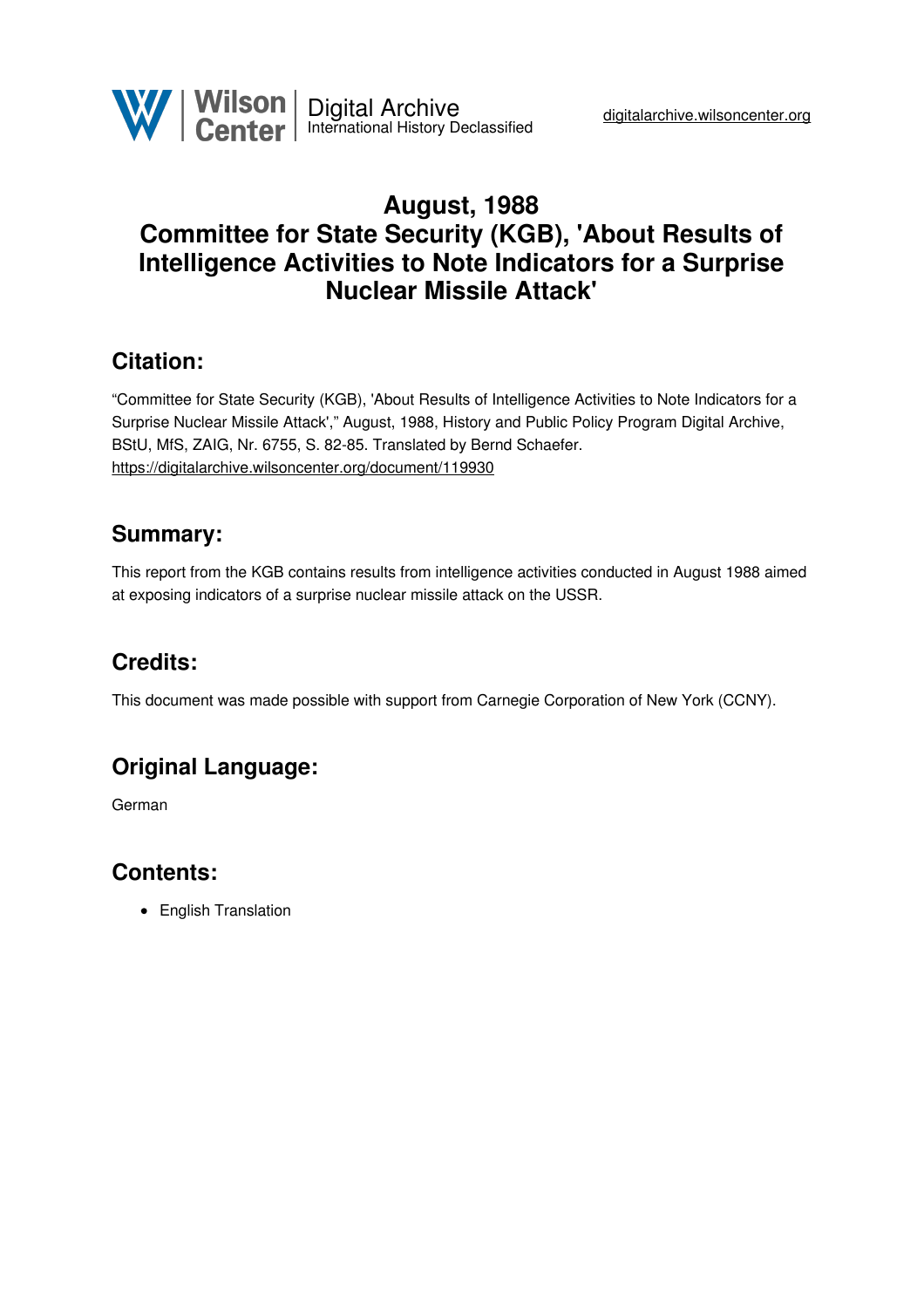### **Translation from Russian**

### STRICTLY CONFIDENTIAL!

### Summarizing report of results of intelligence activities to note indicators for a sudden nuclear missile attack (August 1988)

#### (1136/88)

US and NATO leaderships continue with implementation of measures aimed at improving the strategy of "nuclear deterrence" under conditions of the currently ongoing process to eliminate medium-range and short-range missiles in Europe. In this context, NATO's military-political bodies have worked out new guidelines for the bloc's doctrine. Accordingly, they made modifications to the 1986 document by the Nuclear Planning Group about political directives for nuclear weapons use in order to defend NATO.

The French government reaffirmed its intention to strictly follow plans of stocking up its armed forces' nuclear potential, as it had been decided by the previous cabinet. It is planned on this basis to increase nuclear loads of strategic missiles from 212 to 263 by the year 2000.

In some leading NATO states and in Japan measures were implemented to improve the system of governance in crisis situations. In the US they have begun to install a globally secure system for the transfer of information between the US Department of State and its peripheral facilities. In Canada, a special depot gets built for the most important documents from ministries and agencies needed for functioning in emergency situations.

The Japanese cabinet has approved the timeline for modernizing telecommunications systems of the Prime Minister's apparatus in emergency situations.

The Supreme Command of the US Air Force has finalized and specified modalities for further deployment of MX missiles. This year deployment of the 8 remaining missiles (from the first 50 built) in launching silos is to be completed at Warren Missile Base (US State of Wyoming). Additional 50 missiles will be deployed from the beginning of the 1990s as the train version.

The most active training by any forces occurred in nuclear forces of the US and France. During exercise "Mighty Warrior" of the Strategic Air Command of the US Air Force (July 27 to August 14), up to 80 strategic bombers were airborne daily. On August 3, 9, 11, and 28 drills of the French nuclear forces were noted with simulated launches of ballistic medium-range missiles and alert starts of strategic "Mirage 1p" bombers.

In the midst of the month and in the framework of exercise "Reforger 88" (August 18 to September 11), relocation began for a 17,000 men contingent of American reinforcement forces, as well as of combat technology, from the US to Europe in order to join the upcoming NATO maneuver "Autumn Forge".

The US military leadership has implemented additional measures to further improve the production basis of the American military-industrial complex. For this purpose, a special department is to be created in the Defense Department to study the program for development of national industry and acceleration of moving militarily promising developments towards production.

In NATO states they continue to work on the issue of utilizing civilian seagoing vessels for needs of the armed forces. The US Navy's Supreme Command has signed agreements with three American shipping companies about temporary incorporation of their ships into forward deployments of the Pacific fleet. It is under discussion in the FRG Ministry of Defense to replace support naval forces in part by commercial ships with civilian crews.